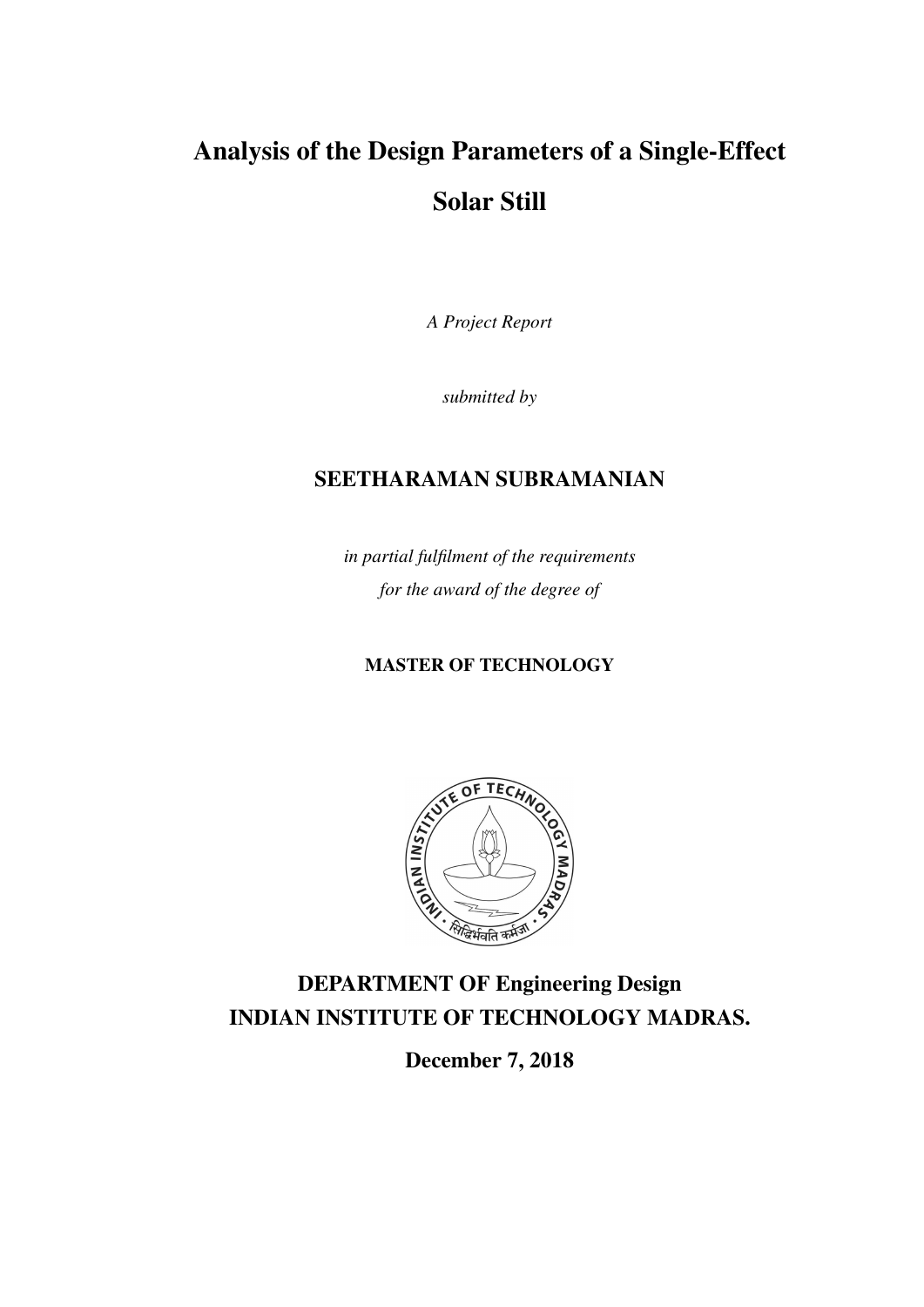## THESIS CERTIFICATE

This is to certify that the thesis titled Analysis of the Design Parameters of a Single-Effect Solar Still, submitted by Seetharaman Subramanian, to the Indian Institute of Technology, Madras, for the award of the degree of Masters in Technology, is a bona fide record of the research work done by him under our supervision. The contents of this thesis, in full or in parts, have not been submitted to any other Institute or University for the award of any degree or diploma.

#### Prof. Sandipan Bandyopadhyay

Research Guide Professor Dept. of Engineering Design IIT-Madras, 600 036

Place: Chennai Date: December 7, 2018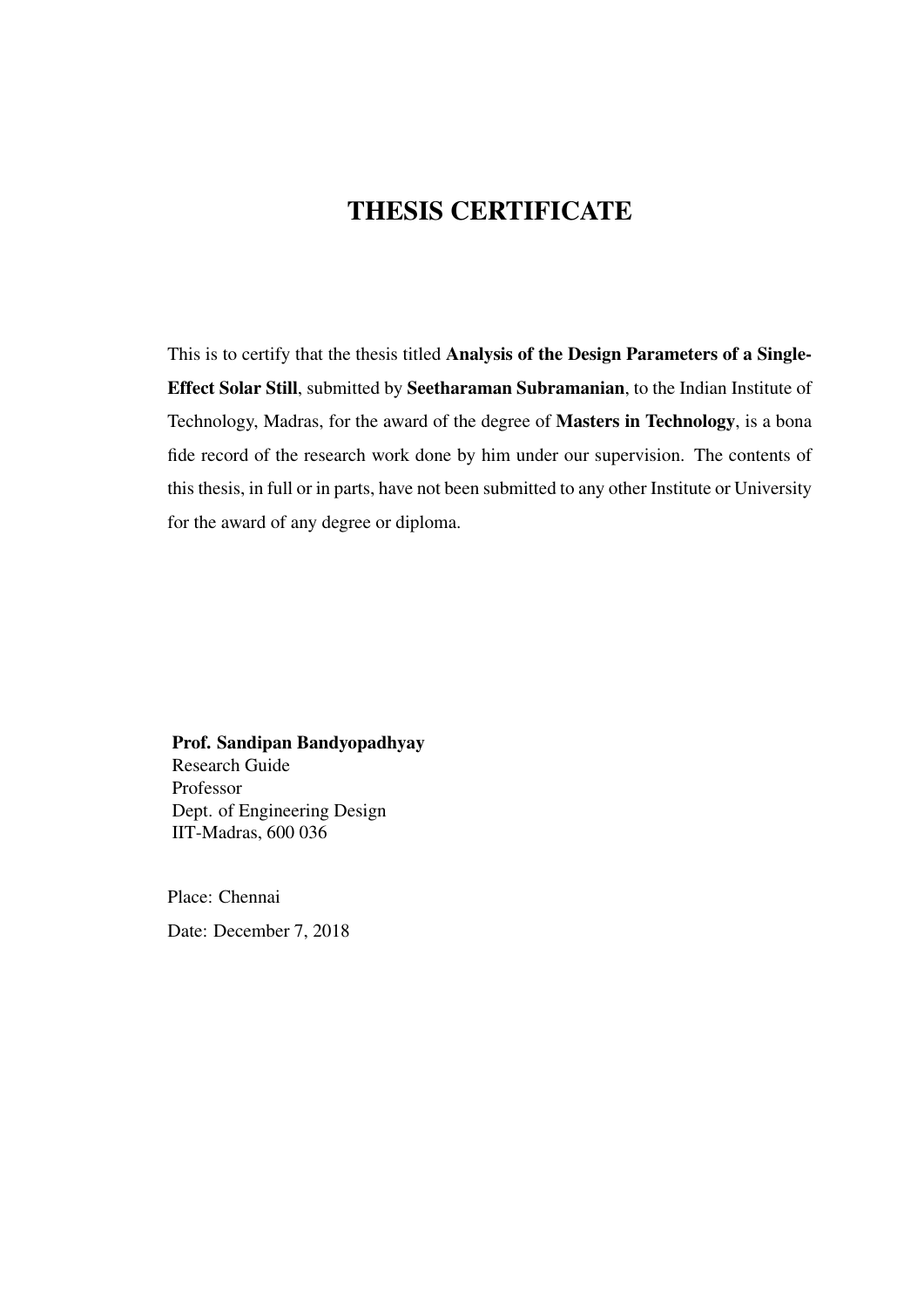# ACKNOWLEDGEMENTS

<span id="page-2-0"></span>I would like to thank my guide, Dr. Sandipan Bandyopadhyay for providing his perspective on this topic, guiding me along this project. I would also like to thank Mr. Amey Pednekar, upon whose shoulders this project stands. I am also extremely thankful to all the professors whose teachings have made me into the engineer that I am today. I would, lastly, like to thank the reader as well for showing the patience to read throughout my thesis.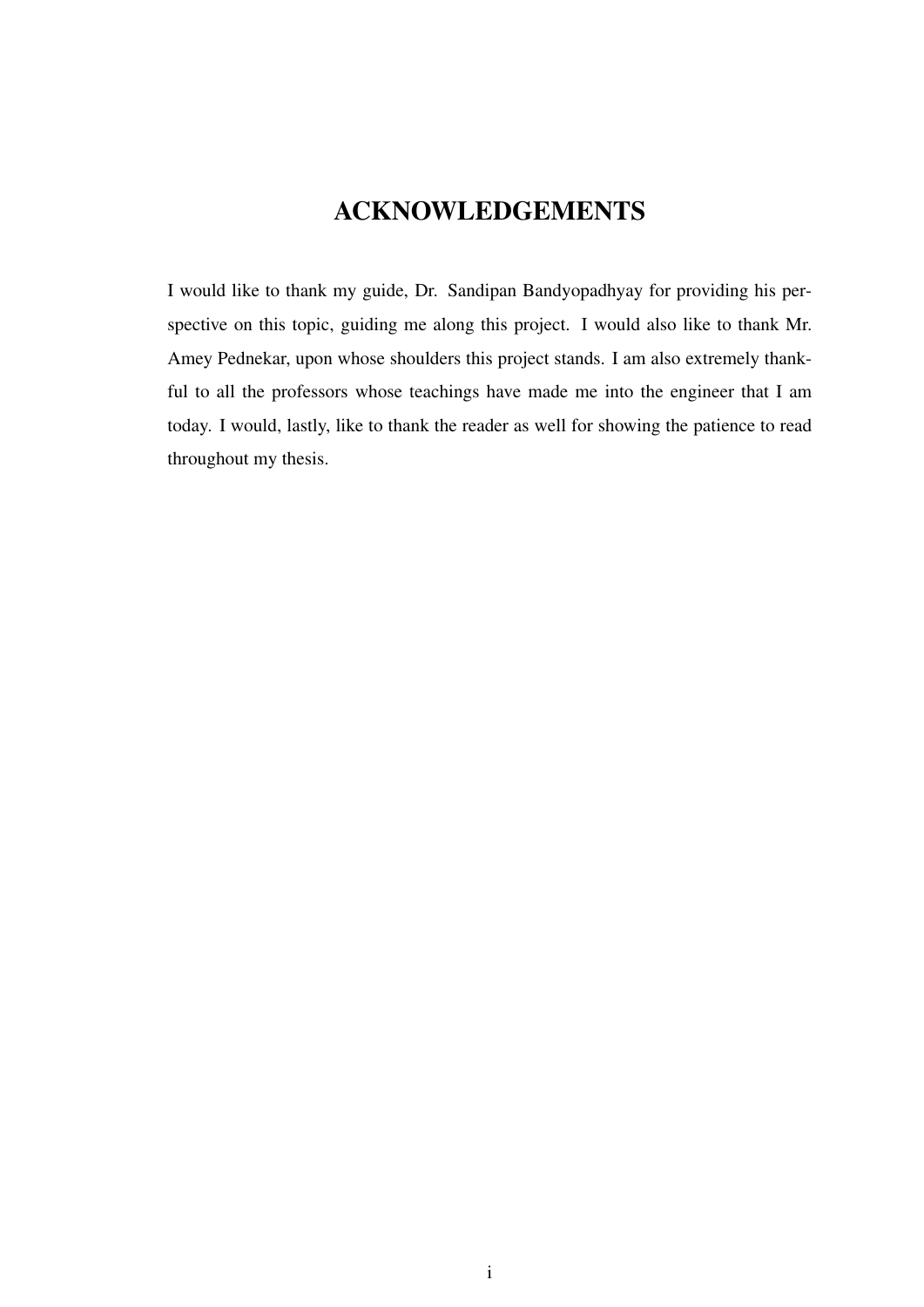## ABSTRACT

<span id="page-3-0"></span>KEYWORDS: solar energy, solar still

A modern solar still is no different in theory now than the ones built hundreds of years ago. What has changed has our understanding of the design parameters that have an impact on the performance of the still. This work aims at understanding the theory behind the thermodynamics of the still, and how it leads to the various design parameters and the extent of the impact of these parameters.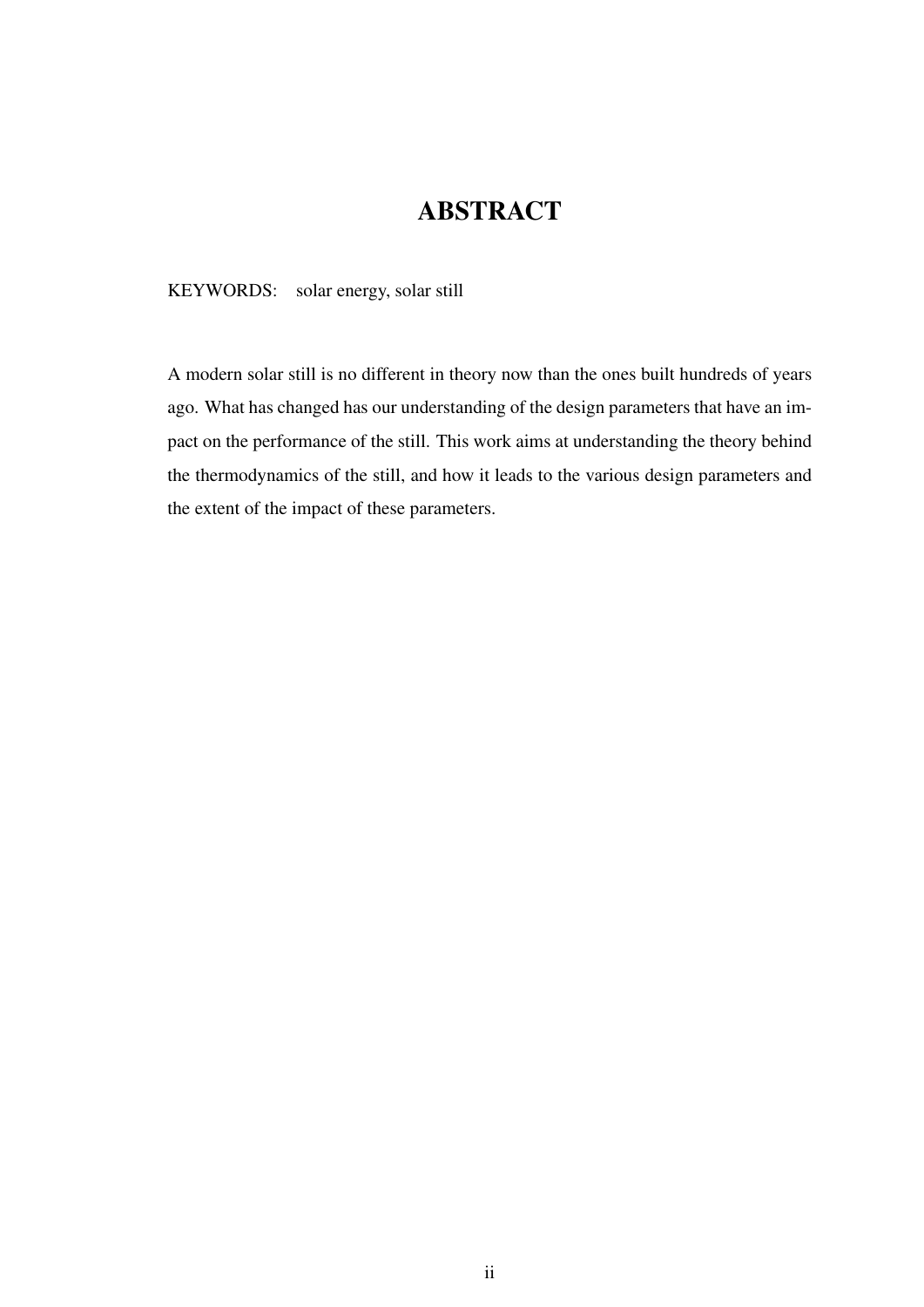# TABLE OF CONTENTS

| <b>ACKNOWLEDGEMENTS</b> |                        |                |              |  |  |
|-------------------------|------------------------|----------------|--------------|--|--|
|                         | <b>ABSTRACT</b>        |                | ii           |  |  |
|                         | <b>LIST OF FIGURES</b> |                |              |  |  |
|                         | <b>NOTATION</b>        |                | V            |  |  |
|                         |                        | 1 INTRODUCTION | 1            |  |  |
|                         | 1.1                    |                | $\mathbf{1}$ |  |  |
|                         |                        |                | 2            |  |  |
|                         |                        |                |              |  |  |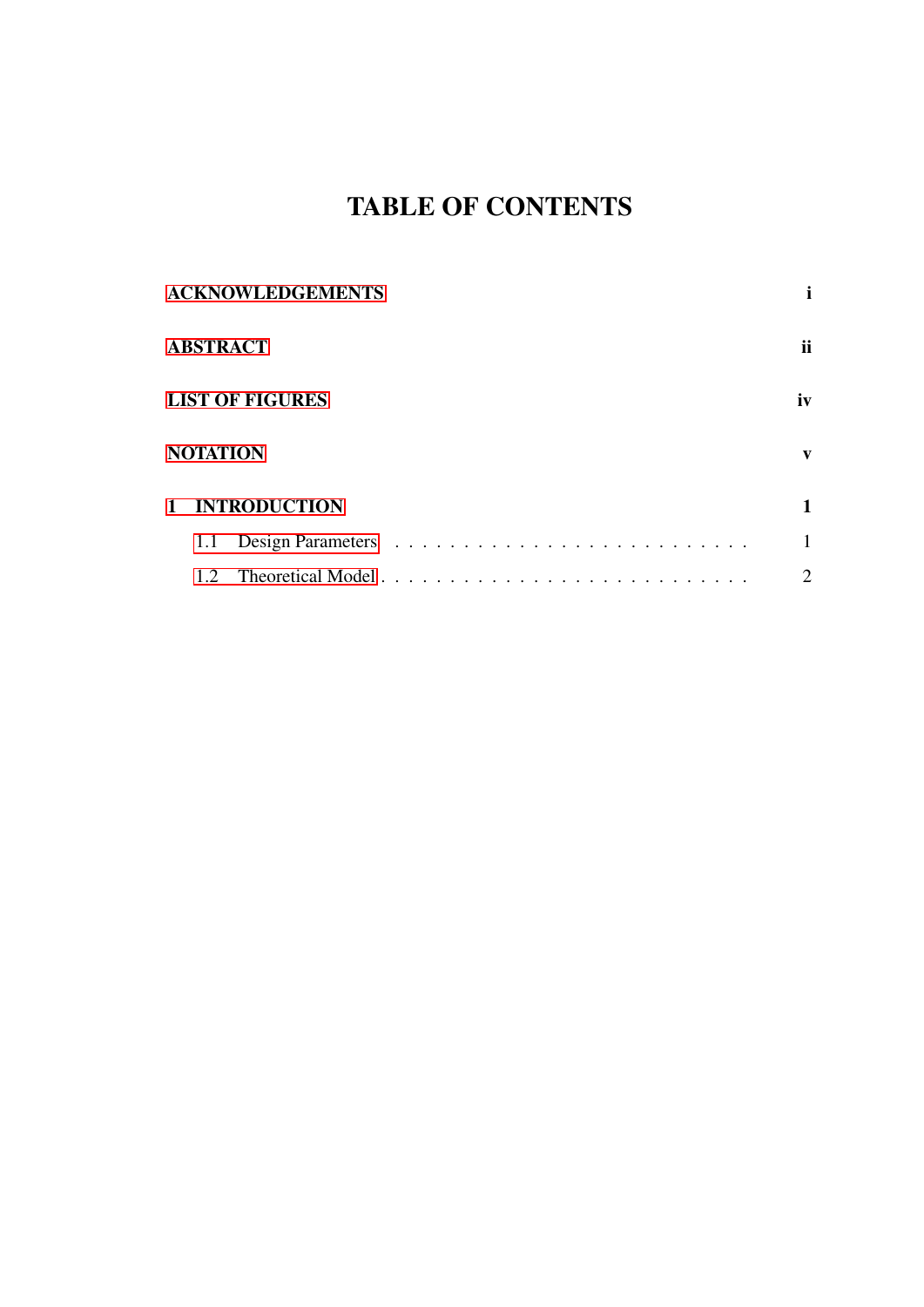# LIST OF FIGURES

<span id="page-5-0"></span>

|     | 1.1 A simple schematic of a single basin solar still. Source: Pednekar <i>et al.</i> | $\mathcal{P}$ |
|-----|--------------------------------------------------------------------------------------|---------------|
|     | 1.2 A thermal of a single basin solar still. Source: Dunkle (1961)                   | 3             |
| 1.3 | Steady state heat flows for a single-effect solar still. Source: Cooper              | $\Delta$      |
| 1.4 | Ideal production rate as a function of radiation rate and ambient tem-               | 5             |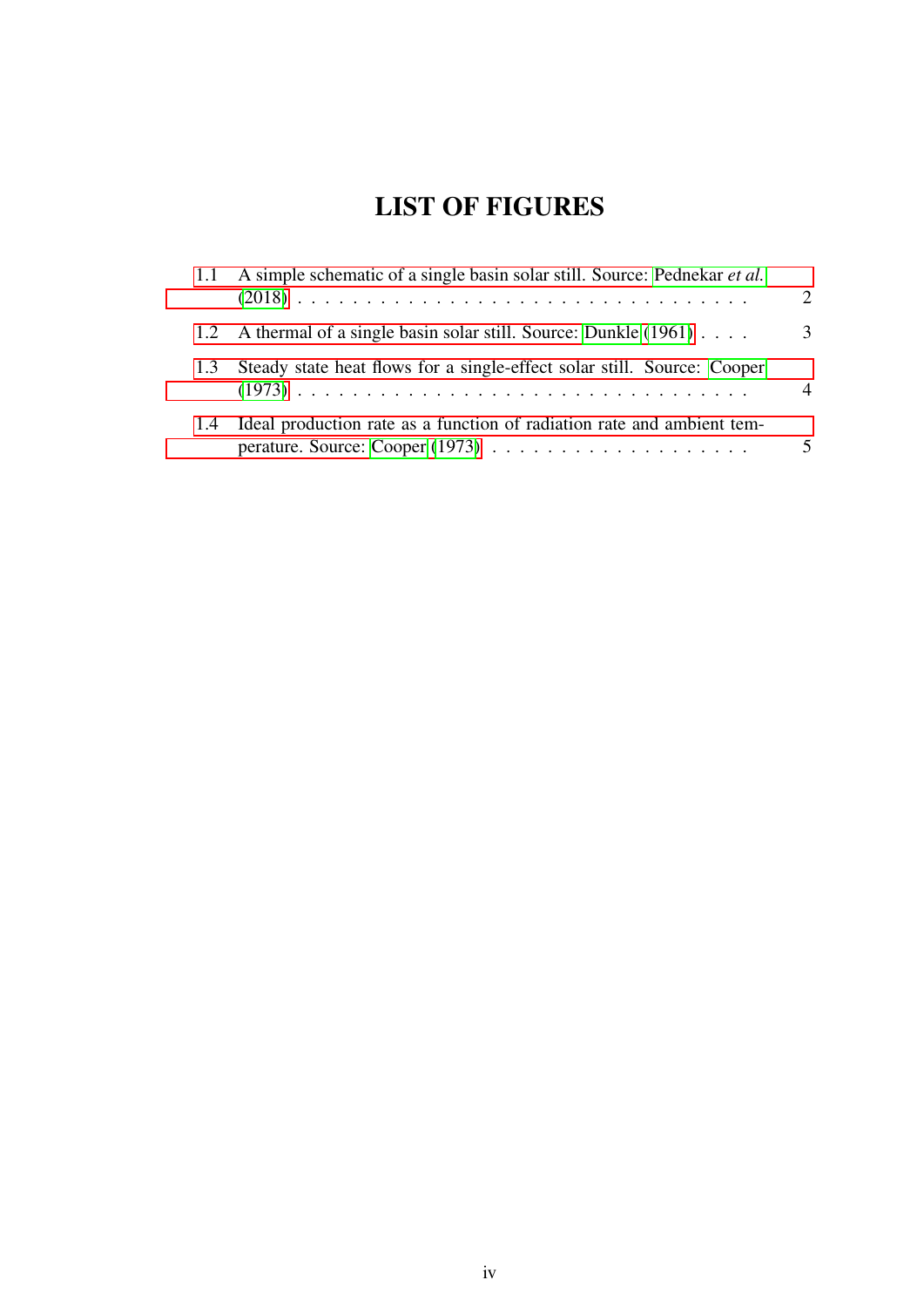# **NOTATION**

<span id="page-6-0"></span>

| $C \$            | Heat stored in the basin                                      |
|------------------|---------------------------------------------------------------|
| $C_g$            | Heat stored in the top glass cover                            |
| $G_h$            | Solar radiation rate on horizontal surface, $kWm-2$           |
| $G_r$            | Total solar radiation on horizontal surface, $kJm^-2$         |
| $G_s$            | Solar (short wave) irradiation, $Btu/hrft^2$                  |
| $G_L$            | Atmospheric (long wave) irradiation, $Btu/hrft^2$             |
| $\boldsymbol{M}$ | Total mass of evaporated water, $kgm^2$                       |
| $\dot m$         | Evaporation rate, $kgm^{-2}s^{-1}$                            |
| $q_k$            | Heat loss from still by conduction through base, $Btu/hr$     |
| $q_e$            | Heat transfer by evaporation                                  |
| $q_c$            | Heat transfer by convection                                   |
| $q_{cz}$         | Heat loss by convection to environment                        |
| $q_r$            | Heat transfer by radiation                                    |
| $q_{rz}$         | Heat loss by radiation to environment                         |
| $\, T \,$        | Temperature, $R$                                              |
| $T_a$            | Temperature of ambient air, $R$                               |
| $T_g$            | Temperature of glass, $R$                                     |
| $\alpha$         | Absorptance of still base for solar energy                    |
| $\alpha_{gL}$    | Absorptance of glass cover for long wave radiation            |
| $\alpha_{gs}$    | Absorptance of glass cover for solar radiation                |
| $\alpha_w$       | Effective absorptance of the still                            |
| $\eta_i$         | Internal still efficiency                                     |
| $\eta_o$         | Overall still efficiency                                      |
| $\tau$           | Transmittance of transparent cover plus water film for energy |
| $\theta_s$       | Time from sunrise to sunset, hrs                              |
|                  |                                                               |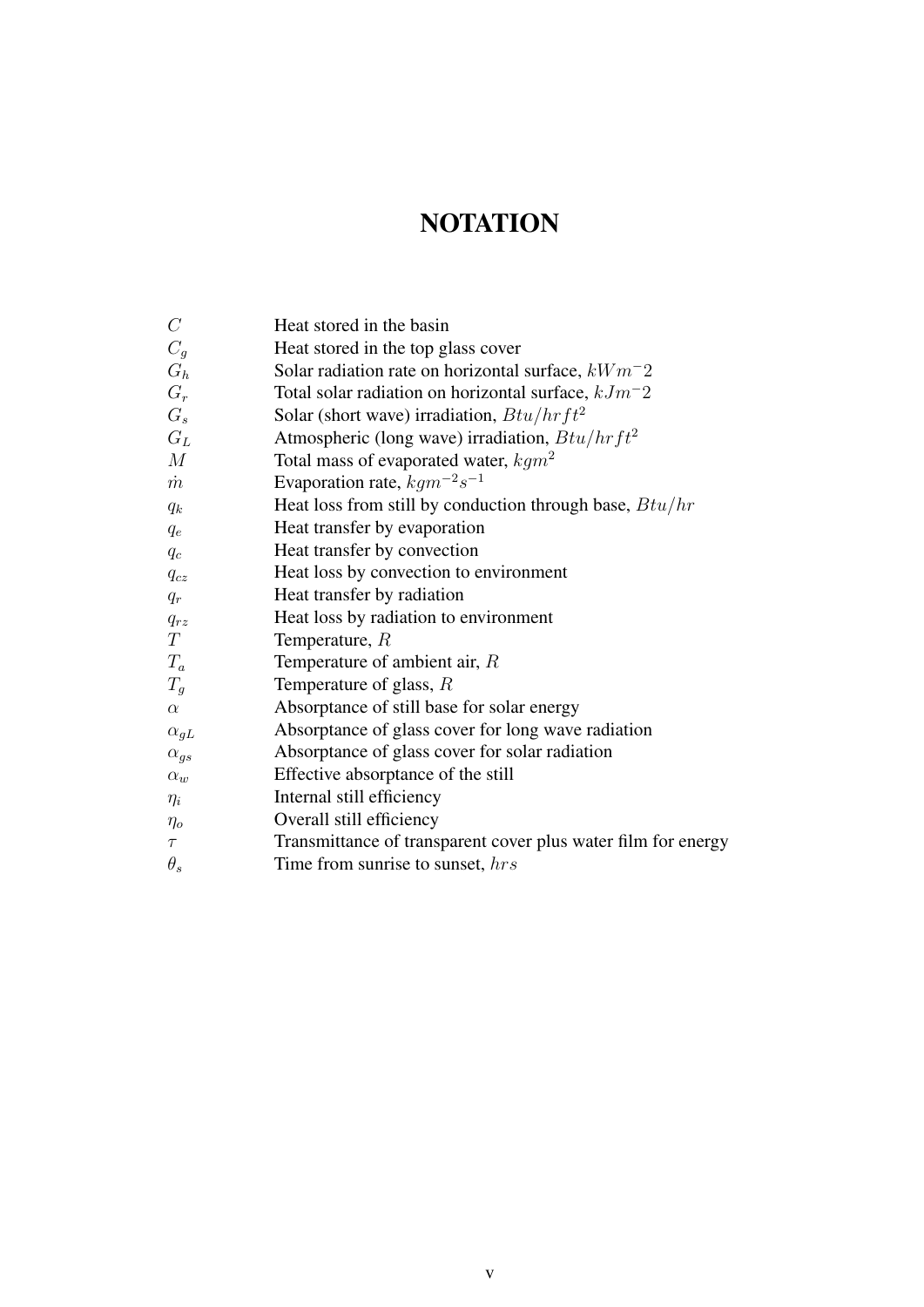## CHAPTER 1

#### INTRODUCTION

<span id="page-7-0"></span>Potable water is highly scarce in many areas of rural India, and combined with lack of stable electricity, presents an almost insurmountable challenge for people to source drinking water. The traditional method of digging wells is not viable any more in the face of dropping water tables, and a suitable, green alternative is needed to supply the bare minimum of 5 l/day water required per person for survival [\(Edition, 2011\)](#page-12-3).

One simple and time tested solution is harnessing the power of solar energy to evaporate and then re-condense water to purify it. It is proposed that solar stills designed specifically for this purpose will be ideally suited for this purpose. The proposition of using a solar still is not new, many researchers have been investigating the various ways in which the still can be designed in order to maximise the output. The various kinds of stills have been explored by [Kumar](#page-12-4) *et al.* [\(2015\)](#page-12-4); [Abujazar](#page-12-5) *et al.* [\(2016\)](#page-12-5); [Sharshir](#page-12-6) *et al.* [\(2016\)](#page-12-6).

The scope of this work has been limited to passive, single effect solar stills, based on the work of [Pednekar](#page-12-0) *et al.* [\(2018\)](#page-12-0) as part of his Master's thesis, where-in the various design parameters and their effect on the efficiency of the still have been explored. The underlying theory of the thermodynamic process is based on the work of [Dunkle](#page-12-1) [\(1961\)](#page-12-1), and the main aim of this project is to establish the optimal design parameters for a single effect solar still that produces an output of  $5l/m^2$  per day. This is to be verified by building a prototype and then perform a DFMA analysis on it in order to achieve a pre-production prototype.

#### <span id="page-7-1"></span>1.1 Design Parameters

The various design parameters that impact the performance of a solar still have been extensively tested by various authors [\(Garg and Mann, 1976;](#page-12-7) [Riera](#page-12-8) *et al.*, [1980;](#page-12-8) [Nafey](#page-12-9) *[et al.](#page-12-9)*, [2000;](#page-12-9) [Al-Hayeka and Badran, 2004;](#page-12-10) [Tarawneh, 2007;](#page-12-11) [Abujazar](#page-12-5) *et al.*, [2016;](#page-12-5)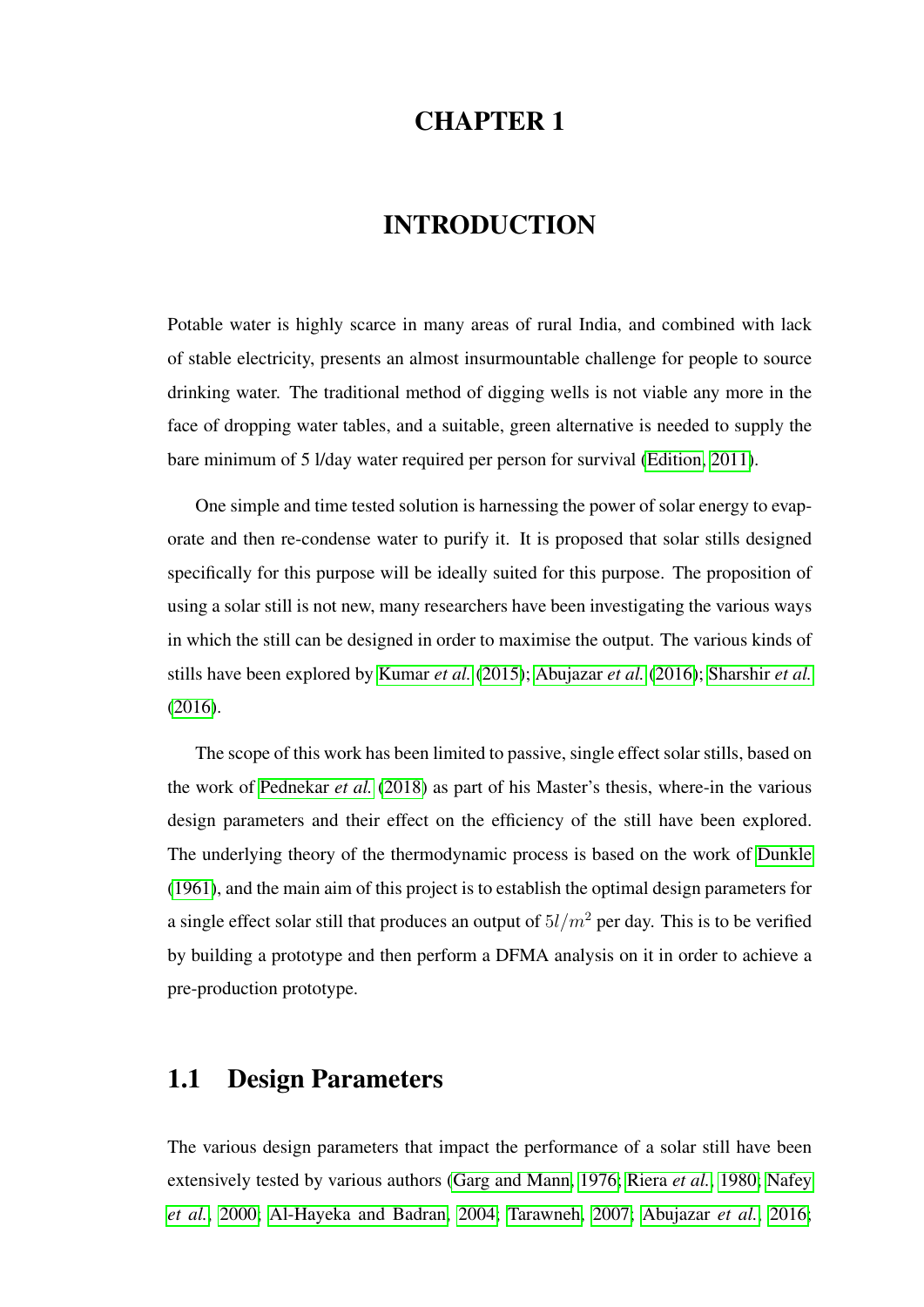[Sharshir](#page-12-6) *et al.*, [2016;](#page-12-6) [Rufuss](#page-12-12) *et al.*, [2016;](#page-12-12) [Pednekar](#page-12-0) *et al.*, [2018\)](#page-12-0). The main design parameters are:

- solar radiation
- wind velocity
- ambient air temperature
- brine depth
- glass angle
- size of the basin
- material of the basin
- colour of the walls of the container
- presence/absence of external condenser

### <span id="page-8-1"></span><span id="page-8-0"></span>1.2 Theoretical Model



Figure 1.1: A simple schematic of a single basin solar still. Source: [Pednekar](#page-12-0) *et al.* [\(2018\)](#page-12-0)

The main body of work in establishing a mathematical model of the solar still was laid down by [Dunkle](#page-12-1) [\(1961\)](#page-12-1) and [Cooper](#page-12-2) [\(1973\)](#page-12-2). The still, whose schematic is given in Figure [1.1](#page-8-1) is modelled as a thermal circuit shown in figure [1.2.](#page-9-0) The solar radiation incident on the top cover consists of short wave solar radiation,  $G_s$ , and long wave radiations  $G_L$ . The amount of energy that passes through the cover is  $\tau G_s$ , as most of the long wave rays are absorbed in the glass cover. Of this, the amount of solar energy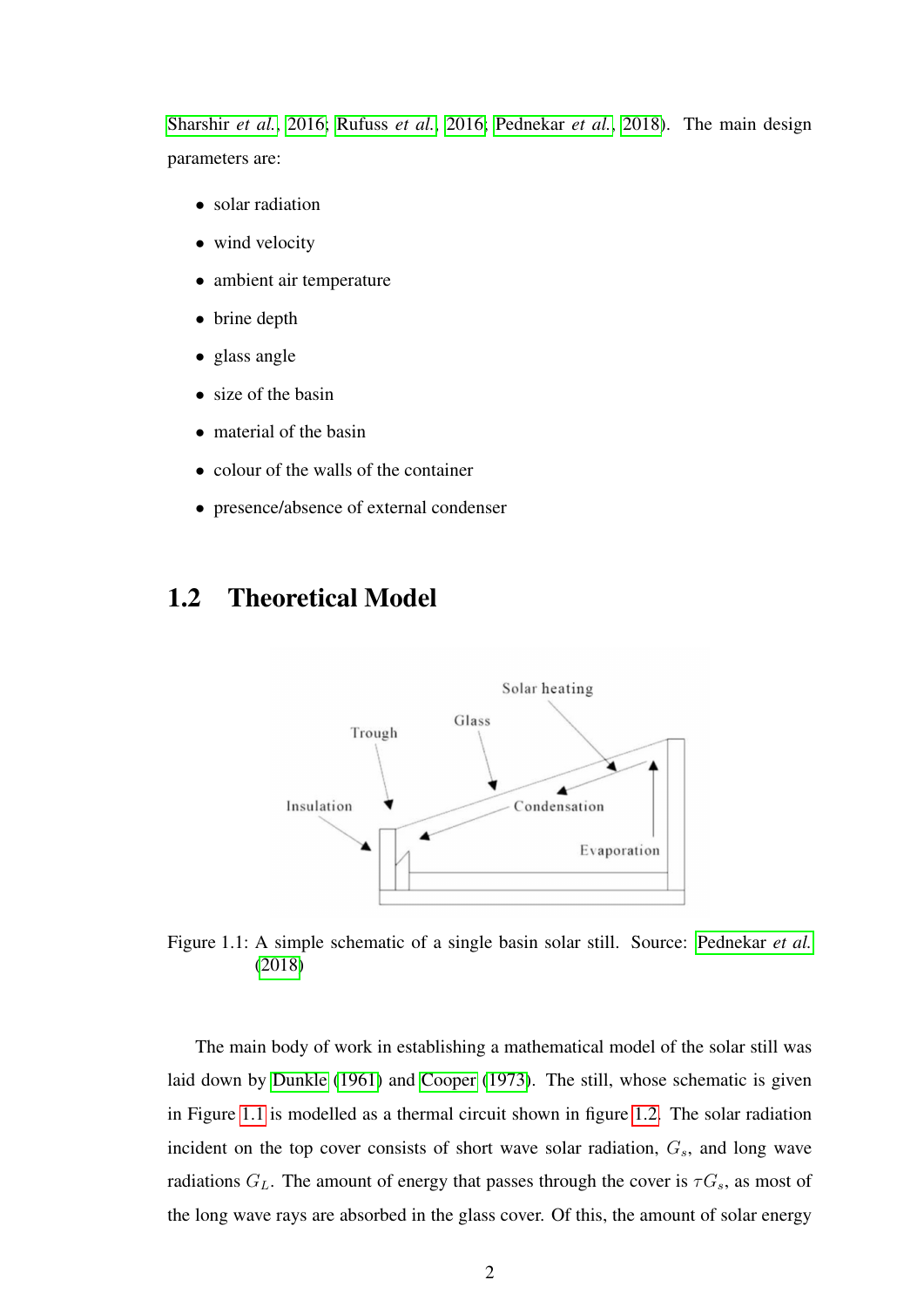that strikes the bottom of the still basin is  $\alpha \tau G_s$ ; this represents the amount of solar radiation absorbed per unit area of the still. The value of  $\alpha\tau$  is approximated to 0.8 by [Dunkle](#page-12-1) [\(1961\)](#page-12-1), this value is also used in this work.

As seen in the thermal circuit in figure [1.2,](#page-9-0) of the energy impacting the bottom,  $q_k$ will be lost to conduction, some will be used up in heating the water and the remainder will be lost from the water surface by convection, evaporation and radiation. This is then taken in by the lower surface of the top cover, and is then lost to the environment by convection and radiation.

<span id="page-9-0"></span>

Figure 1.2: A thermal of a single basin solar still. Source: [Dunkle](#page-12-1) [\(1961\)](#page-12-1)

Based on this work, [Cooper](#page-12-2) [\(1973\)](#page-12-2) has estimated the theoretical maximum efficiency of a single-effect horizontal solar still, and has tested it against a prototype for verification and validation. He defines the efficiencies,  $\eta_o$  and  $\eta_i$  as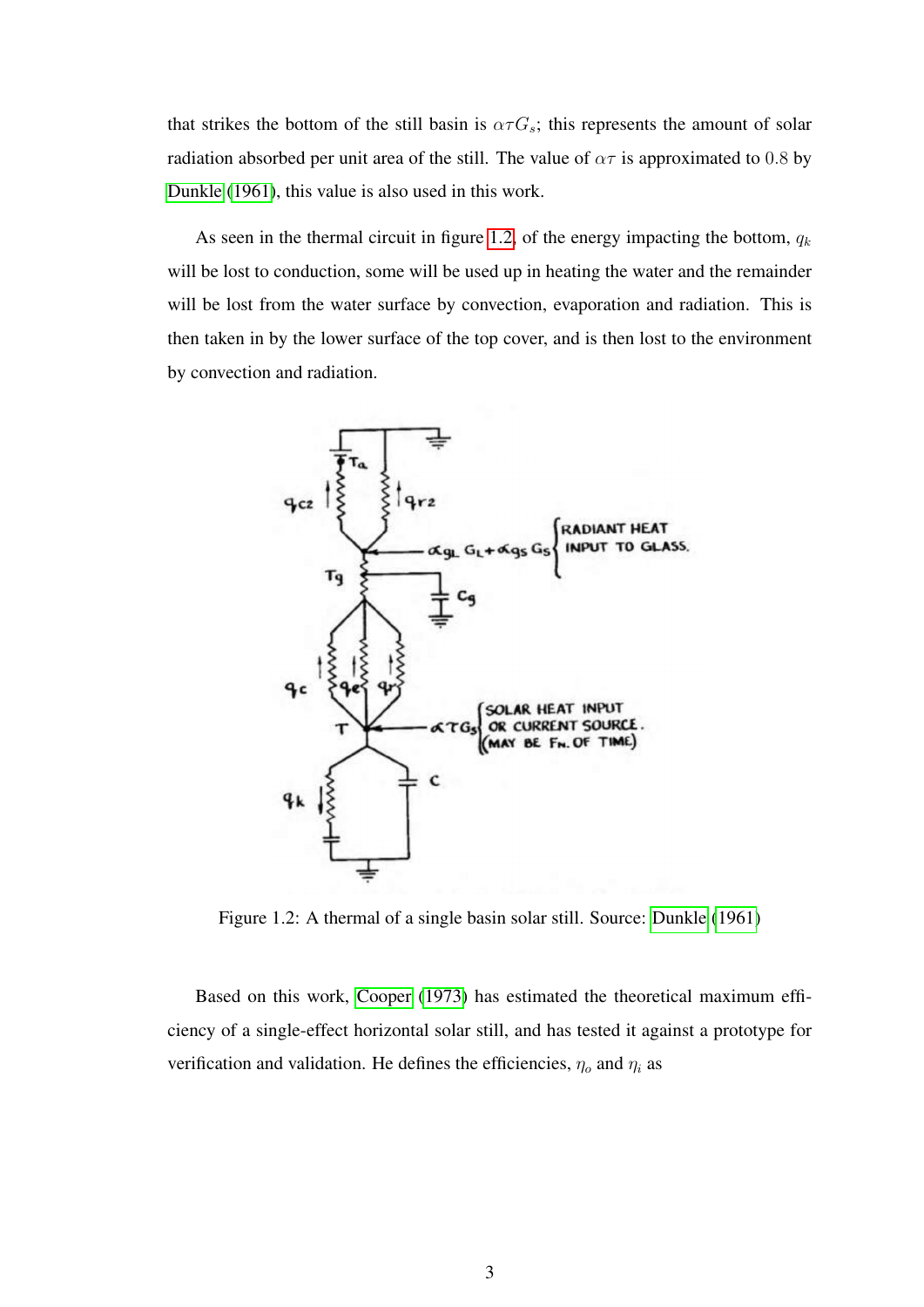$$
\eta_o = \frac{q_e}{G_h} \tag{1.1}
$$

$$
\eta_i = \frac{q_e}{\alpha_w G_h} \tag{1.2}
$$

thus, 
$$
\eta_o = \alpha_w \eta_i
$$
 (1.3)

<span id="page-10-0"></span>

Figure 1.3: Steady state heat flows for a single-effect solar still. Source: [Cooper](#page-12-2) [\(1973\)](#page-12-2)

Though, as [Dunkle](#page-12-1) [\(1961\)](#page-12-1), [Cooper](#page-12-2) [\(1973\)](#page-12-2) was unable to find a theoretical solution for the governing set of equations, he used an iterative technique to calculate the *idealised* production rate for a given radiation rate and ambient temperature. His results are shown in the figure [1.4](#page-11-0) below. The sharp demarcations for ambient temperatures of 20 to 50 °C represents a limiting water temperature of 90 °C in each case. Using this, the ideal overall efficiency is given as:

$$
\eta_o = 0.727 - 2.88 \times 10^2 \frac{\theta_s}{G_r} \tag{1.4}
$$

The values of  $\theta_s$  and  $G_r$ , when assumed to be  $12h$  and  $30 \times 10^3 k J m^{-2}$  respectively, results in an overall efficiency  $\eta_0$  of 61.2 per cent. It should be noted that it is possible to measure short-term efficiencies that are greater than this figure with real systems that have thermal lag.

When [Cooper](#page-12-2) [\(1973\)](#page-12-2) verified this experimentally, it was found that the empirical value of the overall efficiency was 51.3 per cent, whereas the ideal calculated efficiency was 57.3 per cent. The possible reasons for this discrepancy are losses from the bottom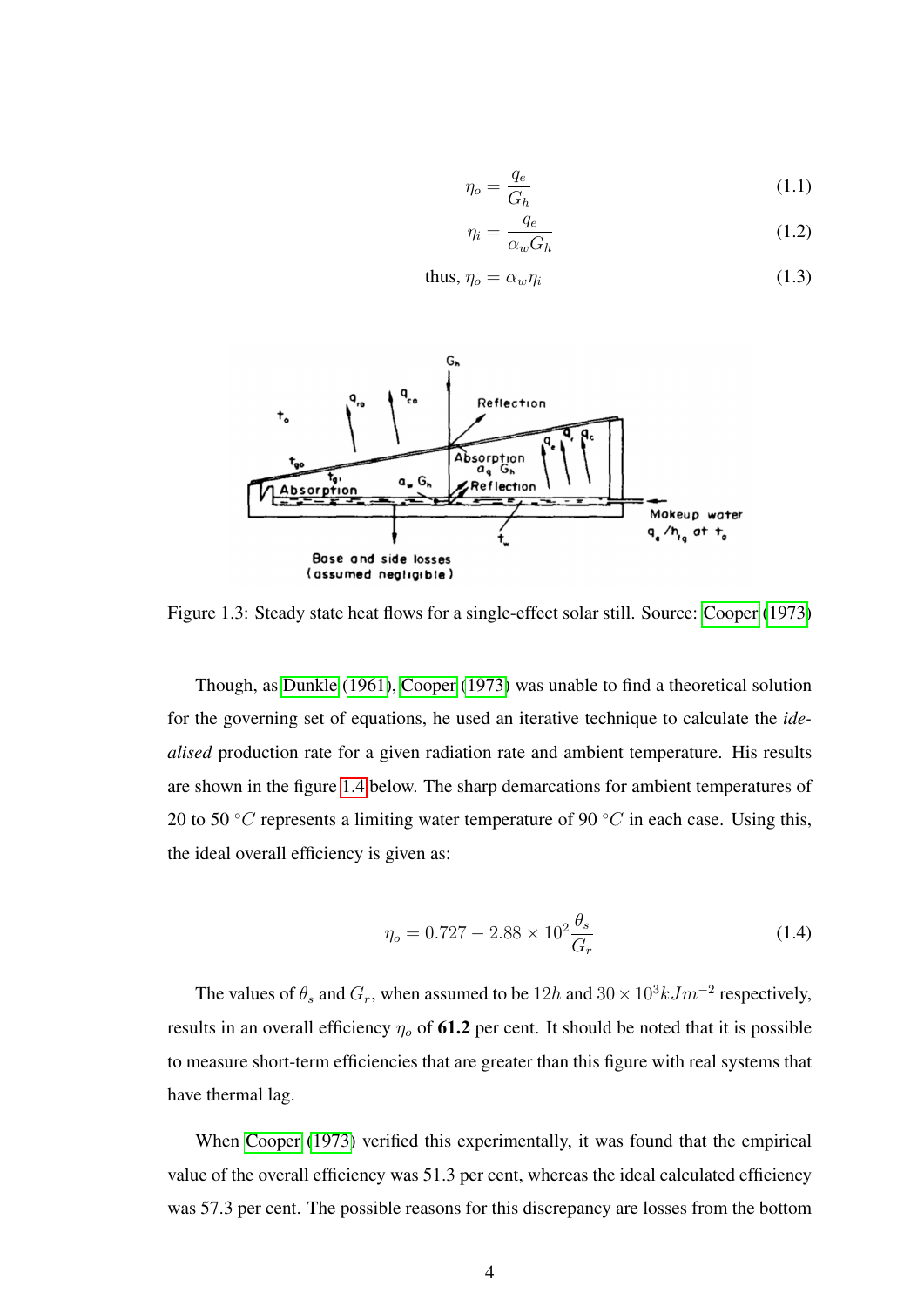<span id="page-11-0"></span>

Figure 1.4: Ideal production rate as a function of radiation rate and ambient temperature. Source: [Cooper](#page-12-2) [\(1973\)](#page-12-2)

and sides of the basin, thermal lag in the system and other non-ideal conditions that are unavoidable in real-world systems.